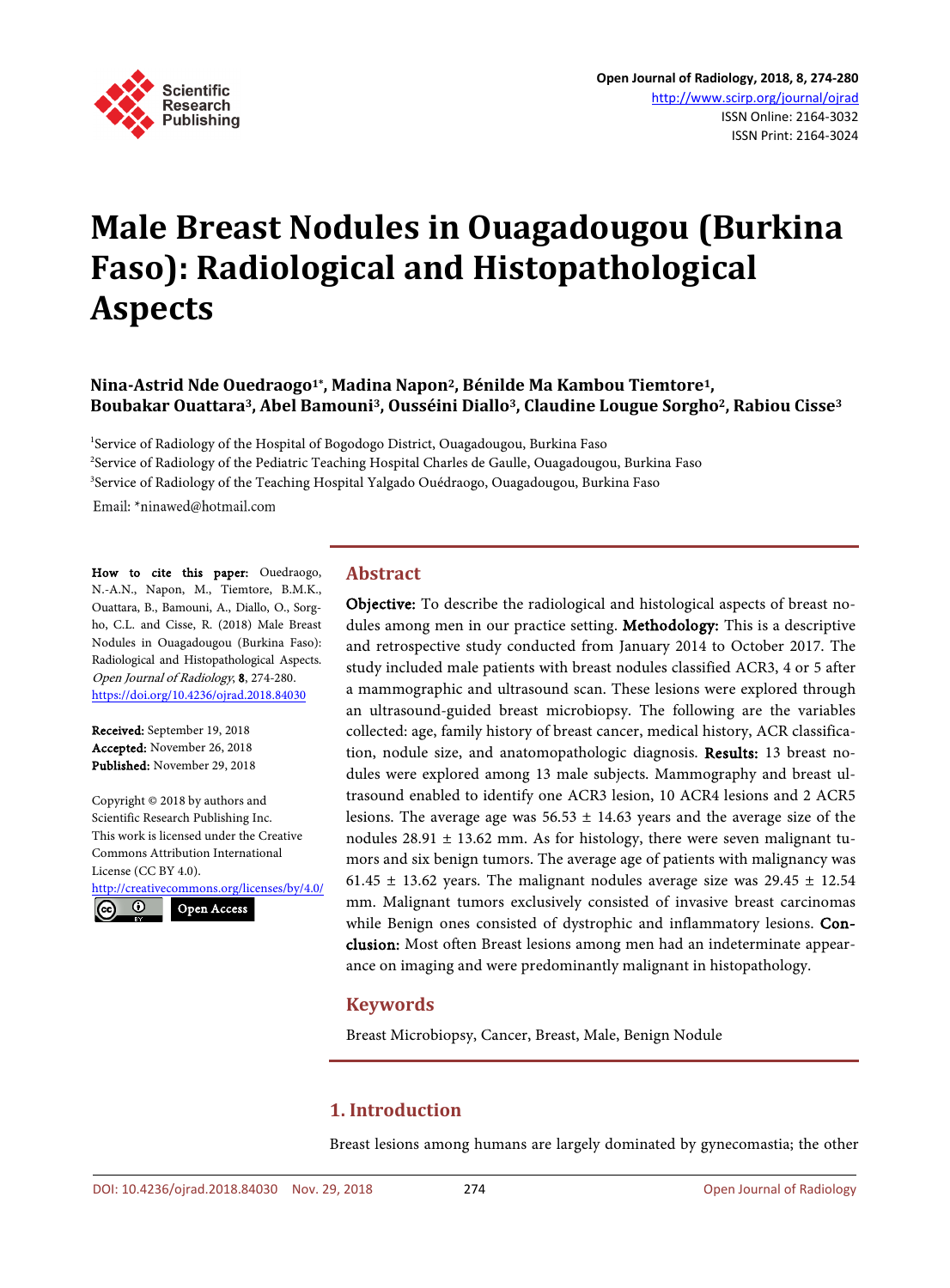lesions are derived from the cutaneous and subcutaneous tissue of the breast [\[1\].](#page-5-0)  Malignant lesions are rare. Breast cancer among men represents less than 1% of all breast cancers [\[2\]](#page-5-1) [\[3\].](#page-5-2) These nodules are often neglected because of the lack of knowledge of mammary lesions on humans, sometimes causing diagnostic delays that hinder the prognosis of the patient in case of malignancy.

In imaging, the American College of Radiology (ACR) classification is used to predict the benign or benign nature of breast abnormalities. In case of symptomatic breast lesions in humans, the CAB recommends performing a bilateral mammogram, followed by breast ultrasonography for suspicious, indeterminate or normal mammogram lesions [\[4\].](#page-5-3) 

In Western Africa, some studies have described the epidemiological and clinical aspects of malignant breast lesions among humans [\[5\].](#page-5-4) In Togo, N'Timon and al [\[6\]](#page-5-5) have described the imaging aspects of these malignant lesions.

Male breast pathology is rare in Burkina Faso [\[7\].](#page-5-6) Some studies have been carried out on the epidemiological, histopathological and therapeutic aspects of malignant lesions among men [\[7\]](#page-5-6) [\[8\]](#page-5-7) [\[9\]](#page-5-8) [\[10\].](#page-5-9) However, none of them has described mammographic ant sonography aspects.

Our work aimed at describing the morphological aspects of these lesions through mammography and breast ultrasound, and at showing their radio-histological correlations.

## **2. Methodology**

This was a retrospective, analytical, descriptive and cross-sectional study conducted from January 2014 to October 2017. We included all the male subjects who came for consultation for a swelling or a breast nodule during the study period. They were explored through mammography, breast ultrasound and microbiopsy. This was performed under ultrasound guidance, with a 14-gauge automatic pistol, 10 cm long and 20 mm deflection. Three to four samples were taken according to the nodules size.

Variables were collected from patient records: age, family history of breast cancer, medical history, ACR classification, nodule size, and anatomopathologic diagnosis. The software Epi-Info 7.3 was used to analyze data. Patients' data were kept anonymous to preserve confidentiality.

## **3. Results**

#### **3.1. Population**

The sample consisted of 13 nodules from 13 men. The average age was  $56.53 \pm$ 14.63 years. The average size of the nodules was 28.91 ± 13.62 mm. There was no family history of breast neoplasia or any personal medical history (testicular abnormality, obesity, cirrhosis). All tumors were palpable, of retro-areolar location.

The average age of patients with malignancy was estimated at  $61.45 \pm 13.62$ years. The average size of the malignant nodules was 29.45 ±12.54 mm. There were two cases of T4 tumors with palpable lymphadenopathy, three cases of T2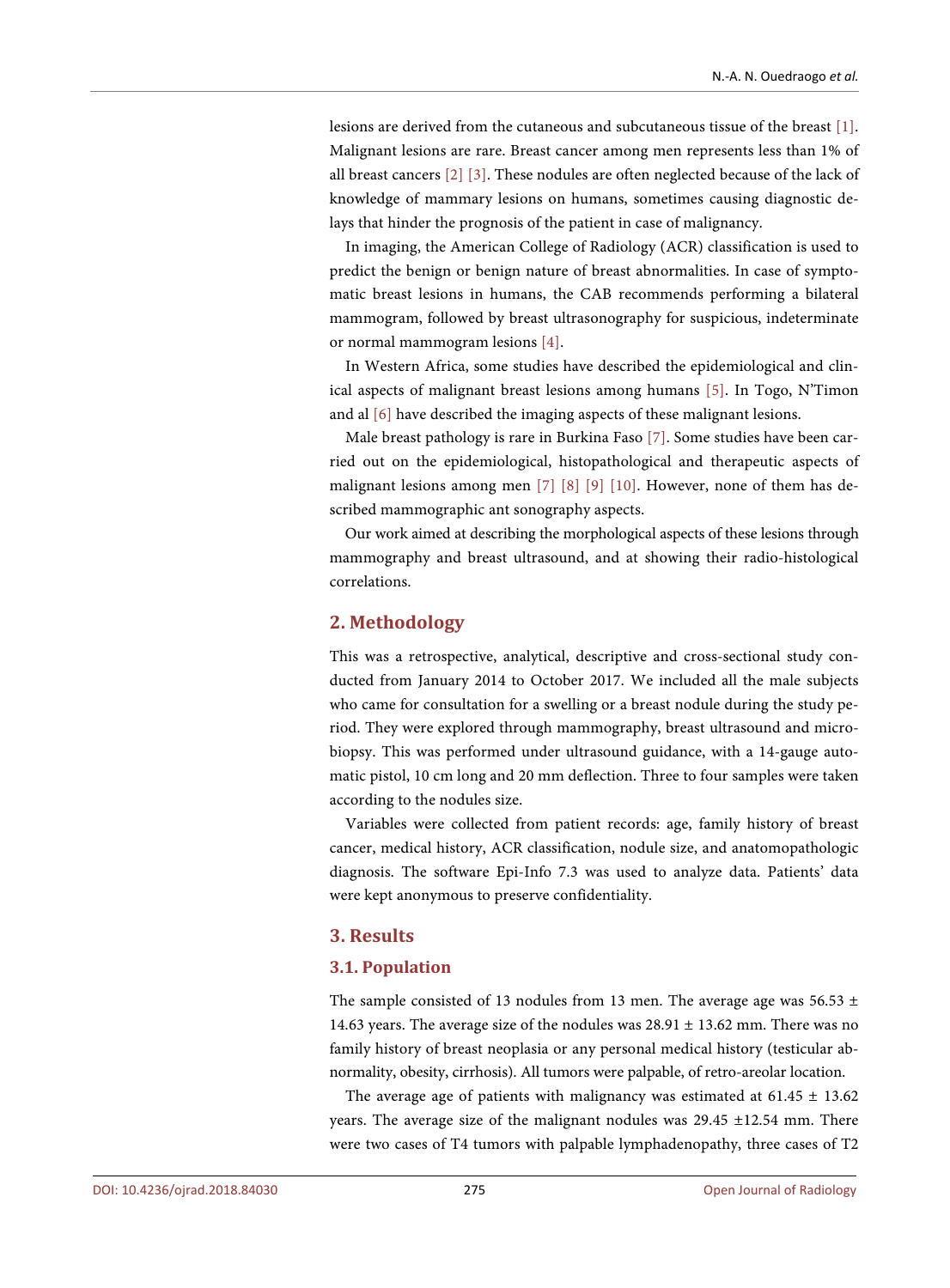tumors and two cases of T1 tumors.

Patients with benign tumors had an average age of  $45.53 \pm 10.52$  years and the average size of benign tumors was  $23.52 \pm 11.38$  mm.

#### **3.2. Mammo-Echographic Aspects**

Mammography and breast ultrasound have enabled to classify lesions according to the Breast Imaging Report and Data System (BIRADS) of the American College of Radiology (ACR).

One lesion was of benign appearance. It appeared on the mammography as a nodule with circumscribed contours, without architectural distortion and without modified cutaneous planes. On the ultrasound, it was a hypoechoic nodule, with circumscribed contours, with a major axis parallel to the cutaneous planes and without posterior attenuation of the echoes. The imaging characteristics of this formation were in favor of benignity and the lesion was classified ACR 3.

Ten nodules had an indeterminate appearance on ultrasound and/or mammography and were classified as ACR4 [\(Figure 1,](#page-2-0) [Figure 2\)](#page-3-0). They were hypoechoic nodules, without posterior attenuation of the echoes, with poorly circumscribed contours.

Two lesions were probably malignant in mammography and mammography. They had irregular and speculated contours, with posterior attenuation of echoes.

#### **3.3. Histopathological Aspects of Nodules**

Histology permitted to note seven malignant tumors and six benign tumors. Malignant tumors exclusively consisted of invasive breast carcinomas while benign ones consisted of dystrophic (cystic and fibrocystic mastopathies) and inflammatory (acute and chronic mastitis) lesions.

<span id="page-2-0"></span>

Figure 1. Right breast mammogram (frontal and oblique external incidence) showing a heterogeneous, retro-areolar mass, with partially masked, non-delineated edges.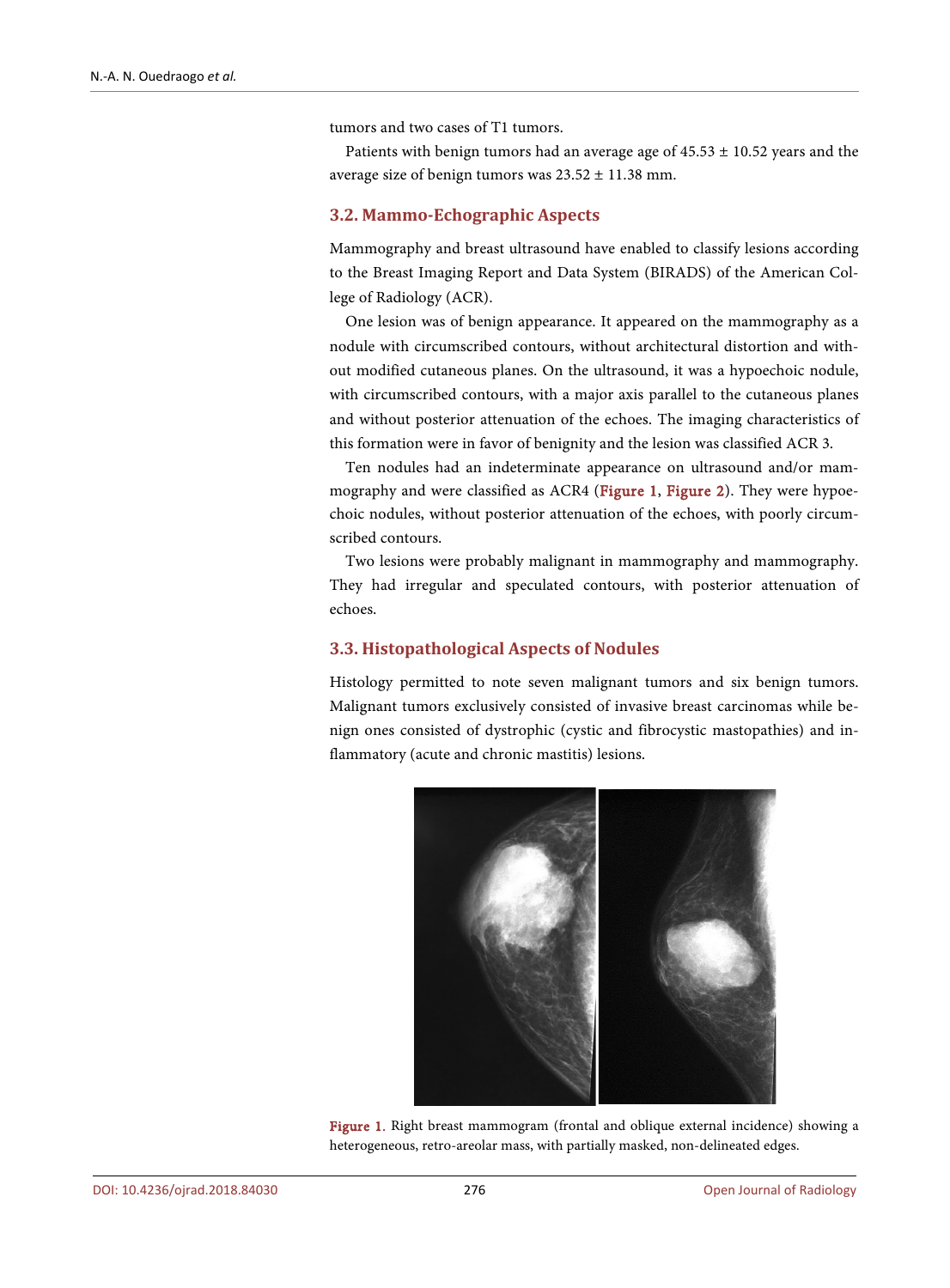<span id="page-3-0"></span>

Figure 2. Ultrasound image of a hypoechoic and heterogeneous breast nodule with non-delineated edges (ACR4)

## **4. Discussion**

This study analyzed the radiological and histological aspects of mammary tumors on 13 nodules among male subjects.

Mammography and breast ultrasonography permitted to classify breast abnormalities as per their morphological appearance into probable benign (ACR3), undetermined (ACR4) or malignant (ACR5) lesions. In our sample, the nodules were mostly undetermined or probably malignant.

Breast lesions among men are usually mild, with malignant lesions being rare unlike the case among women.

Breast cancer among men usually occurs in old age, around 71 years old [\[2\].](#page-5-1)  Western authors found an average age of 63 - 69 years [\[11\]](#page-5-10) [\[12\].](#page-5-11) In sub-Saharan Africa, N'Timon et al. [\[6\]](#page-5-5) reported found an average age of 55 and Kidmas et al. [\[5\]](#page-5-4) in Nigeria, an average age of 57.9 years.

The average age of our malignant tumors sample (61 years) was below western values, but in the same age range as other African writers. These data can be explained by life expectancy in our country, which is lower in developed countries.

The implied etiopathological factors suggest a change in the ratio of oestrogens by androgens. The risk of occurrence is high among patients with Klinefelter syndrome, testicular abnormality, obesity, cirrhosis [\[13\].](#page-5-12) There is also a family predisposition in 20% of cases [\[2\].](#page-5-1) In our sample, none of these risk factors were found among patients having a malignant tumor.

Malignant lesions among humans can be in the form of nodules without microcalcifications, nodules associated with microcalcifications or isolated microcalcifications; the nodules without calcifications are the most frequent forms (ref). We did not show microcalcifications in the mammography of our nodules, which corroborates literature data.

Mammographic and echographic surveys of nodules classified. The radiological aspects of breast nodules condition the further management.

ACR3 nodules have a predictive positive value of less than 3% malignancy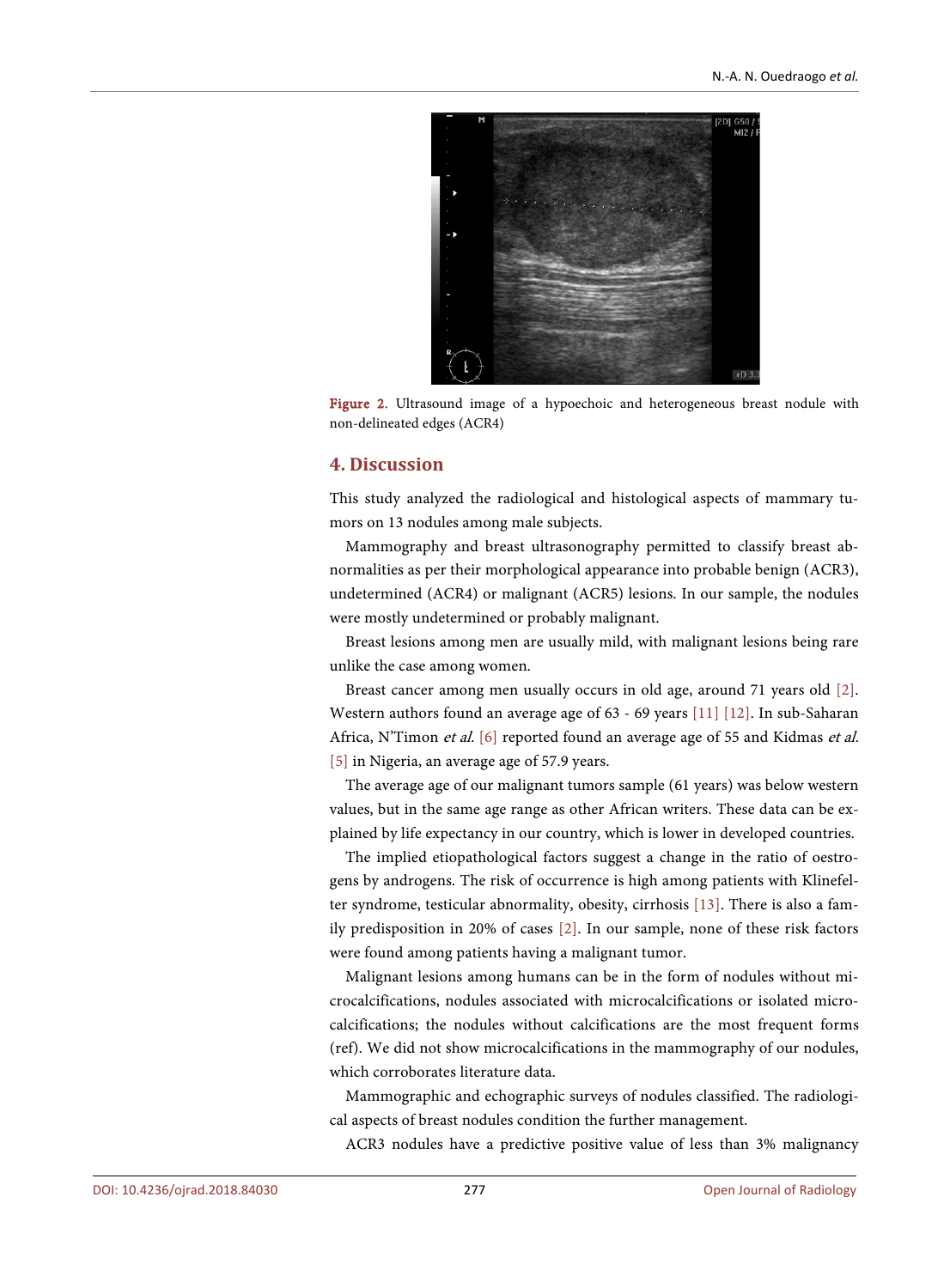[\[14\].](#page-6-0) They are well delineated, round or oval or discreetly polycyclic nodules, without microlobulation, are non-calcified and non-fluid on ultrasound. These nodules usually require close monitoring and a microbiopsy will be performed only when the nodule will significantly increase, in case of risk factors or in case of major anxiety. There was good agreement because the ACR3 nodules in the sample were benign in histology.

ACR4 nodules are nodules whose appearances in imaging are undetermined. Their positive predictive value of malignancy varies from 3% to 97% [\[14\].](#page-6-0) They are nodules with contours that are not or only partially delineated. The great variability of their PPV of malignancy requires carrying out histopathological microbiopsy. Our results corroborate these figures because in this group, there were as many benign lesions as malignant lesions.

ACR5 nodules have a positive predictive value of more than 95% malignancy [\[14\].](#page-6-0) They are hypoechoic nodules with speculated contours, or with a long axis perpendicular to the cutaneous planes. They are nodules with a high probability of malignancy. These nodules all corresponded in our sample to malignant nodules in histology; there was a good match for this class.

Benign lesions are usually preponderant among men, dominated by gynecomastia [\[2\].](#page-5-1) Other benign lesions are usually derived from cutaneous and subcutaneous breast tissue [\[3\].](#page-5-2) In our sample, benign breast lesions included dystrophic and inflammatory lesions.

Malignant tumors were exclusively represented by infiltrating ductal carcinomas according to several authors [\[6\]](#page-5-5) [\[15\].](#page-6-1) The average age of onset was similar to other authors [\[16\]](#page-6-2) [\[17\]](#page-6-3) [\[18\].](#page-6-4) But, they are of worse prognosis than in the woman because of the delayed diagnosis. Most of malignancies in our sample were T2 and T4; two of which had lymph node extension.

N'Timon and al [\[6\]](#page-5-5) in Togo showed that malignant lesions occurred among men around 55 years of age. In Nigeria, Kidmas AT et al. [\[5\]](#page-5-4) showed a prevalence of 8% of breast cancers among men in their sample, with a mean age of onset of 57.9 years.

This is the first time such a study is conducted in our country even if it is limited to the urban environment. Despite the small sample, these results show that malignant tumors are as common as benign tumors. Malignant tumors are diagnosed among the elderly at an advanced stage. They were represented by infiltrating ductal carcinomas.

#### **5. Conclusions**

Breast lesions exist among male patients in our country.

Their mammography and ultrasound aspects were mostly indeterminate or probably malignant in nature, implying additional explorations through microbiopsy for histopathological confirmation, in order to optimize the treatment of these patients.

Malignant tumors were preponderant in our sample and occurred among the elderly.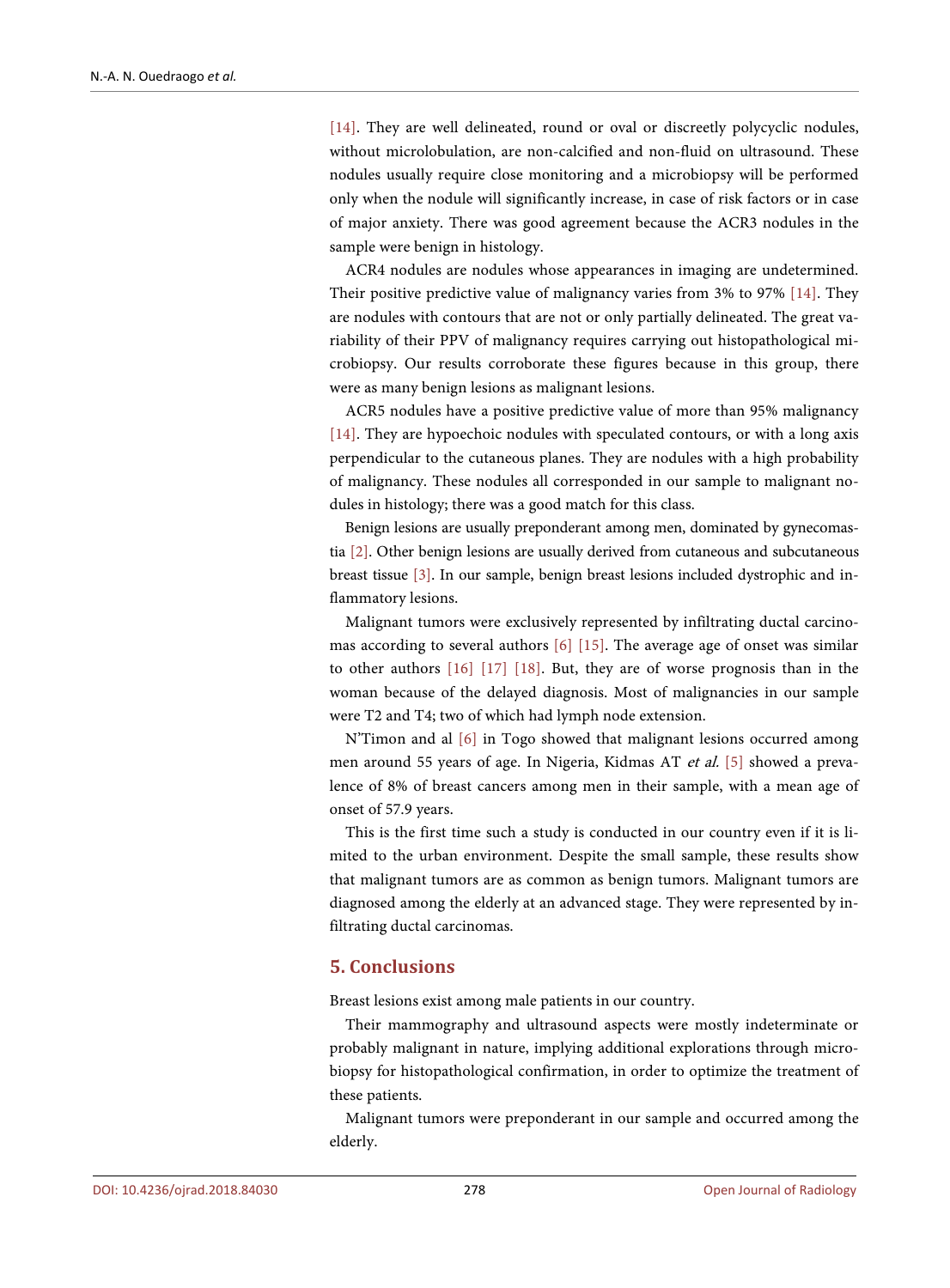## **Conflicts of Interest**

The authors declare no conflicts of interest regarding the publication of this paper.

#### **References**

- <span id="page-5-0"></span>[1] Charlot, M., Béatrix, O., Chateau, F., Dubuisson, J., Golfier, F., Valette, P.J., et al. (2013) Pathologie du sein chez l'homme. Journal de Radiologie Diagnostique et Interventionnelle, 94, 26-36[. https://doi.org/10.1016/j.jradio.2012.07.015](https://doi.org/10.1016/j.jradio.2012.07.015)
- <span id="page-5-1"></span>[2] Fentiman, I.S., Fourquet, A. and Hortobagyi, G.N. (2006) Male Breast Cancer. The Lancet, 367, 595-604[. https://doi.org/10.1016/S0140-6736\(06\)68226-3](https://doi.org/10.1016/S0140-6736(06)68226-3)
- <span id="page-5-2"></span>[3] Appelbaum, A.H., Evans, G.F., Levy, K.R., Amirkhan, R.H. and Schumpert, T.D. (1999) Mammographic Appearances of Male Breast Disease. Radiographics, 19, 559-568[. https://doi.org/10.1148/radiographics.19.3.g99ma01559](https://doi.org/10.1148/radiographics.19.3.g99ma01559)
- <span id="page-5-3"></span>[4] Mainiero, M.B., Lourenco, A.P., Barke, L.D., Argus, A.D., Bailey, L., Carkaci, S., et al. (2015) ACR Appropriateness Criteria Evaluation of the Symptomatic Male Breast. Journal of the American College of Radiology, 12, 678-682. <https://doi.org/10.1016/j.jacr.2015.03.024>
- <span id="page-5-4"></span>[5] Kidmas, A.T., Ugwu, B.T., Manasseh, A.N., Iya, D. and Opaluwa, A.S. (2005) Male Breast Malignancy in Jos University Teaching Hospital. West African Journal of Medicine, 24, 36-40[. https://doi.org/10.4314/wajm.v24i1.28160](https://doi.org/10.4314/wajm.v24i1.28160)
- <span id="page-5-5"></span>[6] N'timon, B., Darré, T., Dagbé, M., Gbandé, P., Amadou, A., Tchaou, M., et al. (2017) Echo-Mammographic and Anatomo-Pathological Aspects of Male Breast Cancer in Togo. Open Journal of Radiology, 7, 250. <https://doi.org/10.4236/ojrad.2017.74028>
- <span id="page-5-6"></span>[7] Bonane-Thieba, B., Lompo-Goumbri, O.M., Konségré, V., Sawadogo, J., Lamien-Sanou, A. and Soudré, R.B. (2010) Aspects épidémiologiques et histopathologiques des affections mammaires à Ouagadougou. African Journal of Cancer, 2, 146-150. <https://doi.org/10.1007/s12558-010-0059-3>
- <span id="page-5-7"></span>[8] Goumbri, O.M., Domagni, O.E., Sanou, A.M., Konsegre, V. and Soudre, R.B. (2009) Aspects épidémiologiques et histopathologiques des cancers au Burkina Faso. African Journal of Cancer, 1, 207-211[. https://doi.org/10.1007/s12558-009-0052-x](https://doi.org/10.1007/s12558-009-0052-x)
- <span id="page-5-8"></span>[9] Sano, D., Dao, B., Lankoandé, J., Touré, B., Sakandé, B., Traoré, S.S., et al. (1997) Cancer du sein de l'homme en milieu africain. À propos de 5 cas observés au Centre hospitalo-universitaire de Ouagadougou (Burkina Faso). Bull Cancer (Paris), 84, 175-177.
- <span id="page-5-9"></span>[10] Zongo, N., Ouédraogo, S., Korsaga-Somé, N., Somé, O.R., Naïma, G.O., Ouangré, E., et al. (2018) Male Breast Cancer: Diagnosis Stages, Treatment and Survival in a Country with Limited Resources (Burkina Faso). World Journal of Surgical Oncology, 16, 4[. https://doi.org/10.1186/s12957-017-1297-y](https://doi.org/10.1186/s12957-017-1297-y)
- <span id="page-5-10"></span>[11] Nguyen, C., Kettler, M.D., Swirsky, M.E., Miller, V.I., Scott, C., Krause, R., et al. (2013) Male Breast Disease: Pictorial Review with Radiologic-Pathologic Correlation. RadioGraphics, 33, 763-779[. https://doi.org/10.1148/rg.333125137](https://doi.org/10.1148/rg.333125137)
- <span id="page-5-11"></span>[12] Madhukar, M. and Chetlen, A. (2013) Multimodality Imaging of Benign and Malignant Male Breast Disease. Clinical Radiology, 68, e698-e706. <https://doi.org/10.1016/j.crad.2013.07.007>
- <span id="page-5-12"></span>[13] Giordano, S.H., Buzdar, A.U. and Hortobagyi, G.N. (2002) Breast Cancer in Men. Annals of Internal Medicine, 137, 678-687. <https://doi.org/10.7326/0003-4819-137-8-200210150-00013>